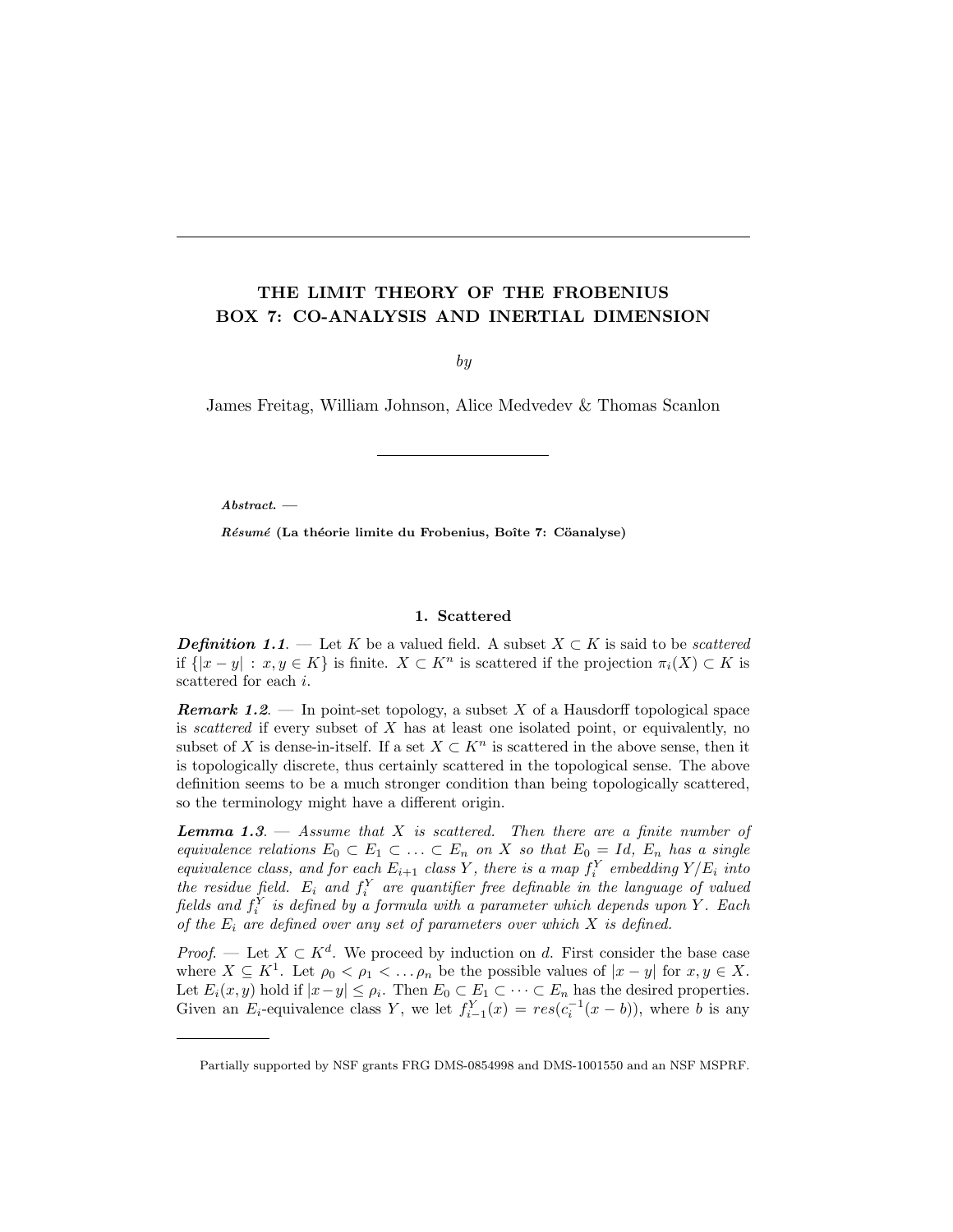element of Y and  $c_i$  any element of K with absolute value  $\rho_i$ . Then  $f_i^Y$  induces an injection from  $Y/E_{i-1}$  into the residue field.

Now suppose  $X \subset K^{d+1}$ . The projection of X to the first d coordinates will still be scattered. Applying the inductive hypothesis to this projection, we get a decomposition  $E'_0 \subset E'_1 \subset \cdots \subset E'_n$ . Applying the base case to  $\pi_{d+1}(X)$ , we also get a sequence of equivalence relations  $F'_0 \subset F'_1 \subset \cdots \subset F'_n$  on  $\pi_{d+1}(X)$ . For  $i \leq n$ , let  $E_i(x, y)$  assert that the first d coordinates of and x and y satisfy  $E'_i$  while  $x_{d+1} = y_{d+1}$ . For  $i \geq n$ , let  $E_i$  assert that  $F'_{i-n}(x_{d+1}, y_{d+1})$ . We leave the construction of the  $f_i^Y$ as an exercise to the reader.

**Lemma 1.4.** — Let K be a transformal valued field with  $\Gamma_K$  a torsion-free  $\mathbb{Z}[\sigma]$ module. If L is an elementary extension of K and  $0 \neq a \in L$  is transformally algebraic over K (i.e.,  $K(a)_{\sigma}$  has finite transcendence degree over K), then  $v(a)$  is in  $\mathbb{Q}(\sigma)\Gamma_K$ .

*Proof.* — Since a has finite total dimension over  $K$ , it is a root of some nonzero transformal polynomial  $F(x) = \sum_{\nu} c_{\nu} x^{\nu}$ , with  $c_{\nu} \in K$ . Because  $\sum_{\nu} c_{\nu} a^{\nu} = 0$ , there must exist  $\mu \neq \nu$  such that  $v(c_{\nu}a^{\nu}) = v(c_{\mu}a^{\mu}) \neq \infty$ . Then  $(\nu - \mu)v(a) = v(c_{\nu}) - v(c_{\mu}),$ so

$$
v(a) = \frac{v(c_{\nu}) - v(c_{\mu})}{\nu - \mu} \in \mathbb{Q}(\sigma)\Gamma_K.
$$

 $\Box$ 

 $\Box$ 

**Proposition 1.5.** — Let K be a transformal valued field with  $\Gamma_K$  a torsion-free  $\mathbb{Z}[\sigma]$ module. Then any definable set  $X \subset K^n$  of finite total dimension is scattered.

*Proof.* — It suffices to show that for  $1 \leq i \leq n$ , the definable set

$$
S_i = \{ |x_i - y_i| : x, y \in X(L) \}
$$

is bounded in elementary extensions  $L$  of  $K$ , because this will imply that it is finite for  $L = K$ , which is the definition of scattered. By the assumption that X has finite total dimension, the  $x_i$ ,  $y_i$ , and  $x_i - y_i$  are transformally algebraic over K. By the previous lemma, every element of  $S_i$  is in  $\{\infty\} \cup \mathbb{Q}(\sigma) \Gamma_K$ , which is bounded.  $\Box$ 

Let us give a simple example. When  $X \subset \mathbb{A}^1$  is given by  $\sigma x - x = 0$ , then for any solution  $v(a) = 0$ . Any difference of solutions is a solution, so  $val(a - b) = 0$  when a, b are two distinct solutions. Consequently,  $res(a) \neq res(b)$ . Therefore the residue map gives an injective map from X into  $\mathbb{A}^1$ . In the proposition, we can take  $E_0 \subset E_1$ , with  $E_0$  equality and  $E_1 = X \times X$ .

## 2. Co-Analysis

Given a structure  $M$  and a distinguished sort or definable set  $V$ , there is a traditional notion of what it means for a definable set  $D$  to be co-analyzable over  $V$ .  $D$ is co-analyzable over V in zero steps if it is a singleton. D is co-analyzable in  $n + 1$ steps if there is a definable map  $f: D \to V^m$  for some m, such that the fibers of f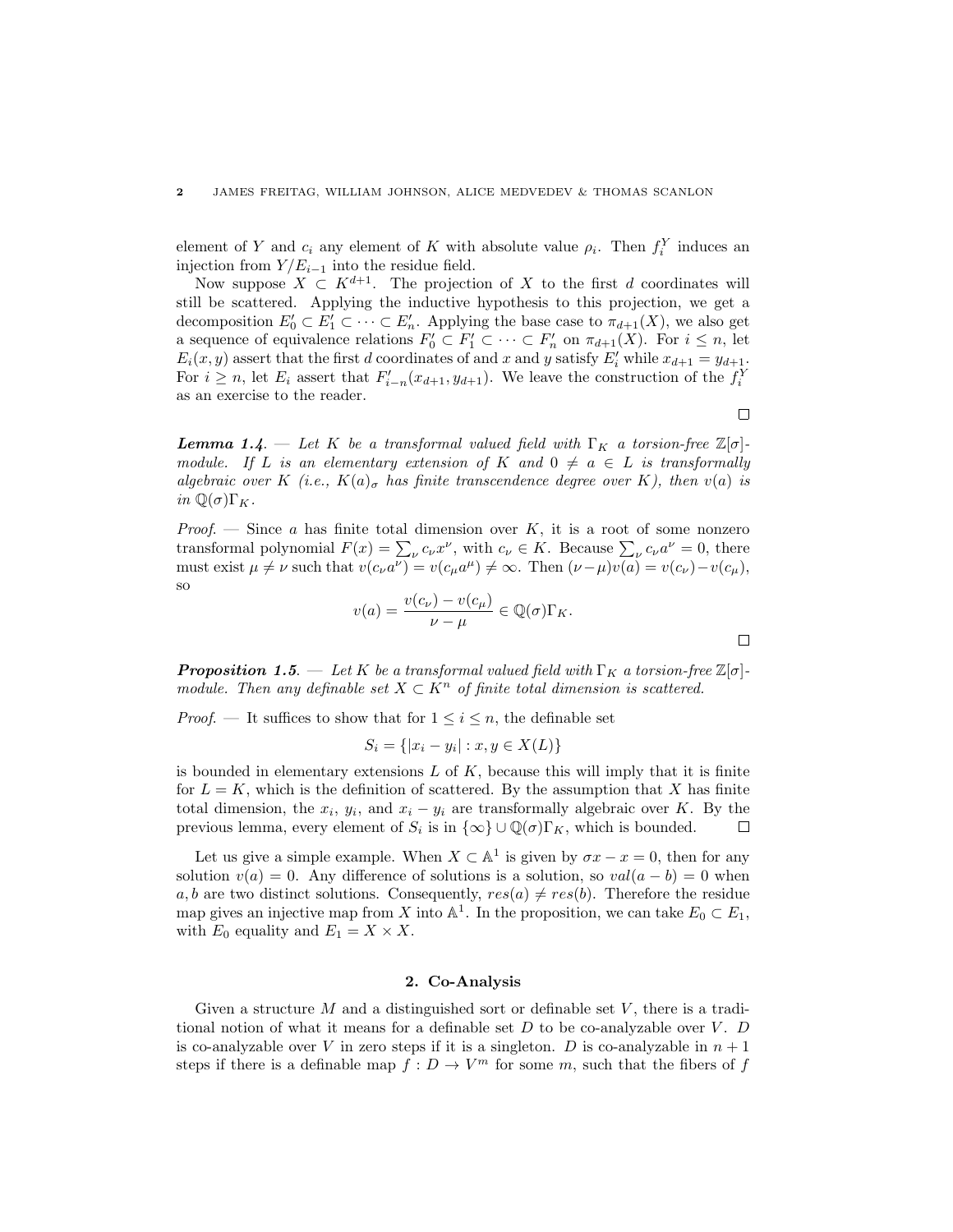are co-analyzable over  $V$  in  $n$  steps. The parameters used to define  $f$  can come from anywhere. This notion is a slight variant of the notion of analyzability, in which one instead requires the fibers of the map to be internal and the base to be analyzable.

In Section 7.2, Hrushovski defines a notion of "co-analyzability" which differs from the traditional version in a few ways. First, he restricts to quantifier free sets. Second, he considers definable families of sets. Roughly speaking, a predicate  $P(x; y)$ is going to be co-analyzable in the sense if Hrushovski if  $P(L; b)$  is co-analyzable in the traditional sense for every model  $L$  and tuple  $b$  from  $L$ . Finally, he introduces an extra piece of data into the definition, a notion of "inertial dimension," which keeps track of the degrees of freedom from the residue sort that were used in the co-analysis of a set.

Let M be  $F(t)_{\sigma}^{a}$  for some trivially valued inversive difference field F, with the usual  $ω$ -increasing valuation on M such that  $v(t) > 1$ . Let  $\mathcal L$  be the language of transformal valued rings over M with a distinguished sort  $V = V_{res}$  for the residue field. Let T be the theory of  $\omega$ -increasing transformal valued fields extending M. We emphasize in what follows that  $u$  and  $v$  will always denote variables from the residue field sort, or for more general discussion, from the sort V. Variables  $x, y, z$  will come from either the home sort (the valued field) or V (the residue sort).

Elements of  $M$  are named by constants. In what follows, we will never extend the language by adding constants for elements outside of M.

Let  $\Phi(x; y)$  be the set of quantifier-free *L*-formulas such that if  $\phi(x; y) \in \Phi$  then  $T \models \phi(x; v) \rightarrow \phi_1(x) \land \phi_2(v)$  for some quantifier-free ACFA formulas  $\phi_1$  and  $\phi_2$ of finite total dimension over M (or  $M_{res}$ ). Equivalently, a quantifier-free  $\mathcal{L}$ -formula  $\phi(x; y)$  is in  $\Phi(x; y)$  when it implies that its arguments are transformally algebraic over M or  $M_{res}$ , in the sense that for any  $L \models T$  and  $a, b$  from L such that  $L \models \phi(a, b)$ , we have a and b transformally algebraic over  $M$  or  $M_{res}$ .

By  $\Phi_{fn}$ , we denote a set of *basic functions*; in the setting of transformal valued fields, this will be the set of functions built out of composition from  $\sigma$ -polynomials (on both the residue field sort and the field sort, with coefficients from  $M_{res}$  or  $M$ , respectively) and maps of the form:

$$
(x,y_1,y_2)\mapsto res\left(\frac{x-y_1}{y_1-y_2}\right),\,
$$

where  $y_1 \neq y_2$  and  $v(x - y_1) = v(x - y_2)$ .

Note that elements of  $\Phi_{fn}$  and  $\Phi(x; y)$  can name parameters from M, but are not allowed to name parameters from bigger models.

We will write  $d_V(\phi(v; y)) \leq n$  if for any  $L \models T$  and  $a, b$  from  $L, \phi(a; b)$  implies  $t.dim(a/(M(b))_{res}) \leq n$ . In other words,  $\phi(\cdot;b)$  defines a difference scheme over  $M(b)_{(res)}$  with total dimension at most n, for any b in an extension of M. By definition of  $\Phi(v; y)$ , if  $\phi(v; y) \in \Phi(v; y)$ , then  $d_v(\phi(v; y)) < \infty$ . The quantity  $d_V(\phi)$  is a measure of the size of the fibers of the relation cut out by  $\phi$ .

We are about to define what it means for  $\phi(x; y)$  in  $\Phi(x; y)$  to be "co-analyzable" of inertial dimension at most n. This should be thought of as a generalization of  $d_V$ to the case where the first argument no longer lives in the residue sort. Specifically, the inertial dimension of  $\phi(x; y)$  is a bound on the dimension of the fibers  $\phi(L; b)$  in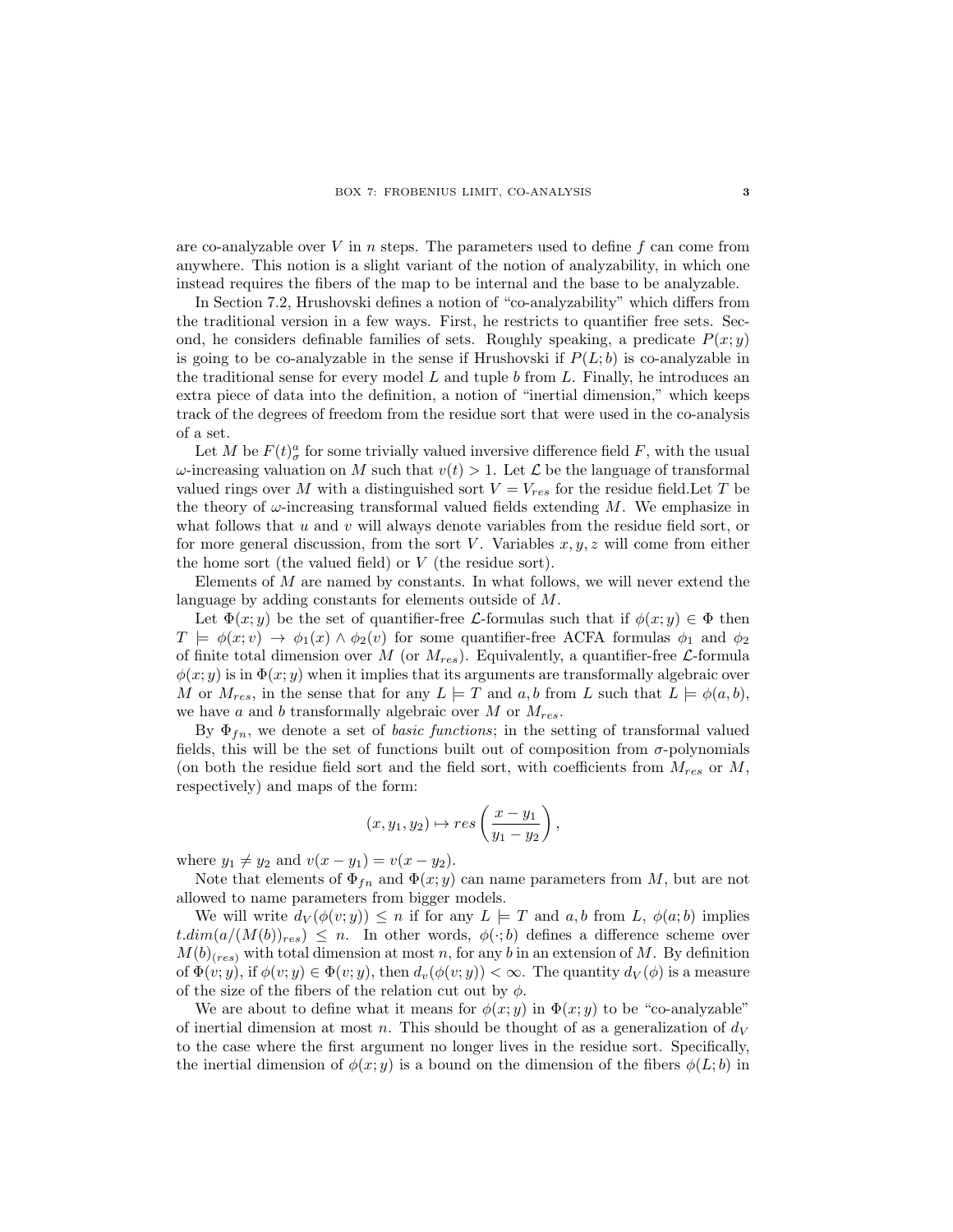models  $L \models T$ , in some sense of the word "dimension." The inertial dimension of  $\phi(x; y)$  tells us nothing about how much y can vary.

**Definition 2.1.** — We define the notion of  $(h, n)$ -co-analyzability for  $P \in \Phi$  by induction, and will sometimes alternatively write co-analyzable in  $h$  steps of inertial dimension at most n.

- 1.  $P(x; y)$  is co-analyzable in 0 steps of inertial dimension less than or equal to n if for every  $N \models T$  and  $b \in N$ ,  $|P(N;b)| \leq 1$ .
- 2.  $P(x; y)$  is co-analyzable in  $3h + 1$  steps of inertial dimension less than or equal to  $n$  if there are
	- $n_1, n_2 \in \mathbb{N}$  such that  $n_1 + n_2 \leq n$
	- $-Q(x; y, v) \in \Phi(x; y, v)$  which is co-analyzable in at most 3h steps of inertial dimension less than or equal to  $n_1$
	- $-R(v; y) \in \Phi(v; y)$  with  $d_V(R(v; y)) \leq n_2$
	- $-g(x; y) = v$ , a basic definable function (from  $\Phi_{fn}$ )
	- such that for all  $N \models T$  and  $b \in N$ ,

$$
P(N; b) \subseteq \{a \in N \mid N \models Q(a; b, g(a, b)) \land R(g(a, b); b)\}.
$$

Note that the function  $g$  is a map to  $V^m$  for some  $m$ .

3.  $P(x; y)$  is co-analysable in  $3h + 2$  steps of inertial dimension less than n if there are  $Q_1(z, y), \ldots, Q_l(z, y) \in \Phi(z, y)$  such that for  $j = 1, \ldots, l$ ,

$$
\phi_j(x; z, y) := P(x, y) \land Q_j(y, z) \in \Phi(x; z, y)
$$

is co-analysable in at most  $3h + 1$  steps of inertial dimension less than n and such that

$$
T \vdash P(x, y) \rightarrow \bigvee_{i=1}^{l} \exists z : Q_i(z; y),
$$

i.e., for all models  $N \models T$  and  $b \in N$ , if  $P(N, b) \neq \emptyset$ , then there is  $c \in N$  and some j such that  $Q_i(c; b)$ .

4.  $P(x; y)$  is co-analyzable in  $3h + 3$  steps of inertial dimension less than or equal to *n* if there are  $P_i(x; y) \in \Phi(x; y)$  for  $1 \leq i \leq l$  which are co-analyzable in at most  $3h + 2$  steps of inertial dimension less than or equal to n such that  $T \vdash P(x; y) \rightarrow \bigvee_{i=1}^{l} P_i(x; y).$ 

We say that  $P(x; y)$  is co-analyzable with inertial dimension  $\leq n$  if it is  $(h, n)$ coanalyzable for some h.

The number of steps in a co-analysis has no significance and is merely a bookkeeping device for managing inductive proofs.

**Remark 2.2.** — Note that if  $T \vdash P(x; y) \rightarrow Q(x; y)$ , and  $Q(x; y)$  has inertial dimension at most n, then so does  $P(x; y)$ . This can be seen by using step  $3h + 1$ . For large enough h,  $Q(x; y)$  will be  $(3h, n)$ -co-analyzable. Taking  $R(y)$  to be a finite-total dimension formula implied by  $Q(x, y)$  and letting  $q(x, y)$  be the unique function with range  $V^0$ , we have

$$
T \vdash P(x; y) \implies Q(x; y, g(x, y)) \land R(g(x, y); y),
$$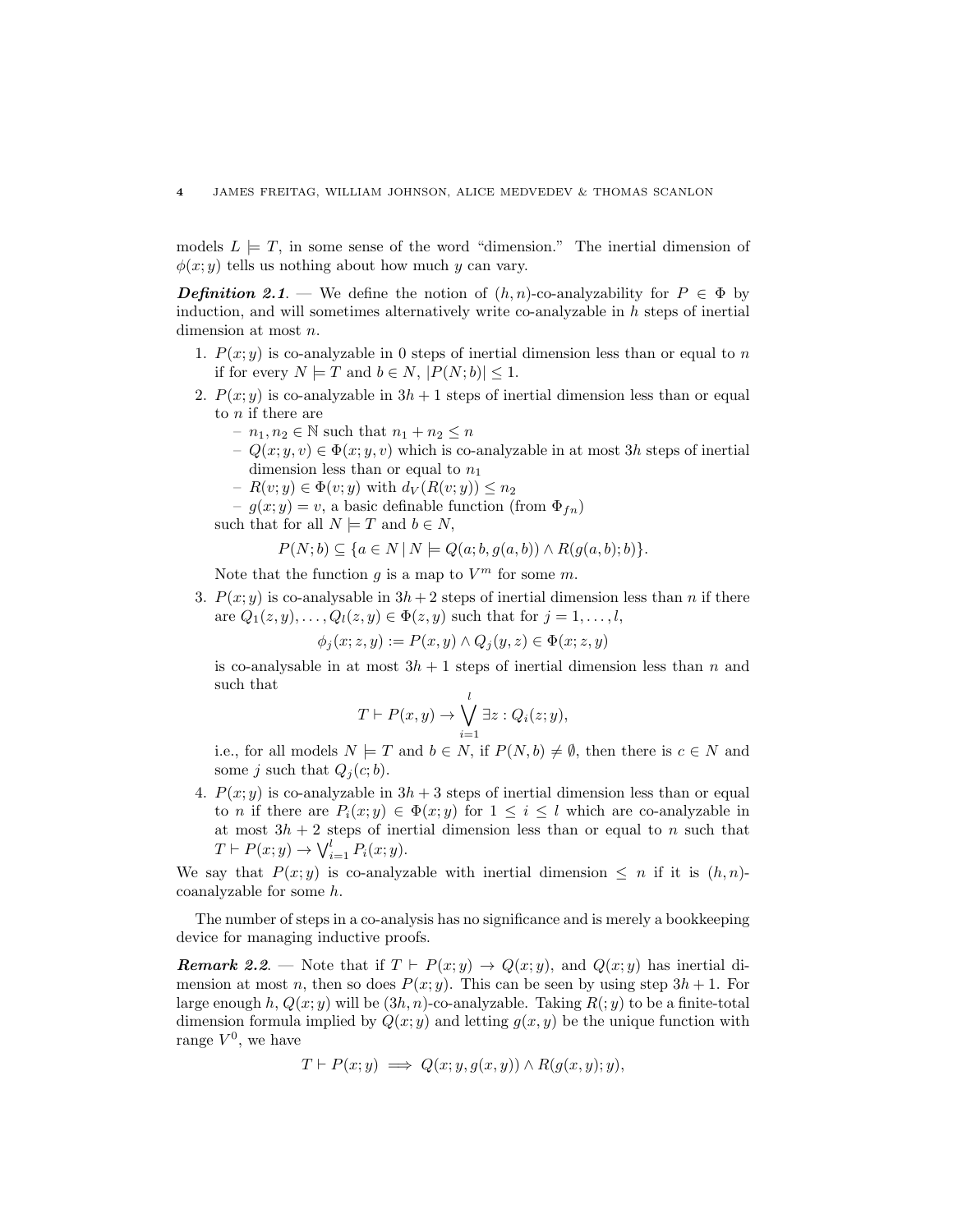so that  $P(x; y)$  is  $(3h + 1, n)$ -co-analyzable.

**Remark 2.3.** — By virtue of step  $3h + 3$ , the union of two predicates of inertial dimension  $n$  has inertial dimension  $n$ .

**Remark 2.4.** — There are a couple differences between our definition and Hrushovski's original definition of co-analyzability. First, we have allowed the second parameter of a co-analyzable formula  $P(x; y)$  to range over things other than V. This seemed in the spirit of the name "co-analyzable." Moreover, without making this change, all co-analyzable sets (fibers of co-analyzable relations) would be internal to the residue sort, which was probably not the desired intent.

We have also added a third step to allow for finite unions of co-analyzable sets. Explicitly, we have forced it to be true that the union of two sets of inertial dimension at most  $n$  has inertial dimension at most  $n$ . This property is used by Hrushovski in the subsequent proofs, and didn't seem to be implied by the original definition.

In the most general setting, step  $3h + 3$  cannot be obtained from the other two steps. Suppose we omit step  $3h + 3$ , and only use Hrushovski's original two steps. Suppose  $\Phi_{fn}$  only contains constant functions. One can easily verify that in this setting, only singletons are co-analyzable. Specifically, if  $P(x; y)$  is co-analyzable, then in any model  $N = T$ ,  $|P(N; b)| \leq 1$  for  $b \in N$ . On the other hand, the union of two such relations will probably not have this property, showing that a union of two co-analyzable relations need not be co-analyzable. To avoid this problem, we have added in step  $3h + 3$  explicitly.

**Definition 2.5.** — Let L be a model of T and let D be a quantifier-free definable set in L. We say that D is co-analyzable of inertial dimension at most n if there is some predicate  $P(x; y)$  co-analyzable in some number of steps of inertial dimension at most n and some b in L such that D is  $P(L; b)$ .

**Definition 2.6.** — Let L be a model of T and let K be a substructure of L, such that the home sort and residue sort of K are both fields, but the residue map need not be surjective. Let  $a \in L$ . Then we define  $\dim_V(a/K) \leq n$  if there is some predicate  $P(x; y)$  co-analyzable with inertial dimension at most n and some  $b \in K$  such that  $L \models P(a;b).$ 

**Remark 2.7.** — This doesn't depend on the choice of the ambient model  $L$ , i.e., it would not change if we replaced  $L$  by a larger model. This follows from our choice to include only quantifier-free formulae in  $\Phi(x; y)$ . Is this the only place we used the quantifier-free assumption?

**Definition 2.8.** — Let X and Y be  $\emptyset$ -definable sets. Then X is internal to Y if there is a definable surjective map  $f: Y^m \to X$  for some m. Sometimes we ask for an injective map  $X \to Y^m$  rather than a surjective map  $Y^m \to X$ . This is slightly stricter in general, but equivalent when Y eliminates imaginaries. The definition of co-analyzability seems to be following this stricter definition, with q playing the role of the injective map.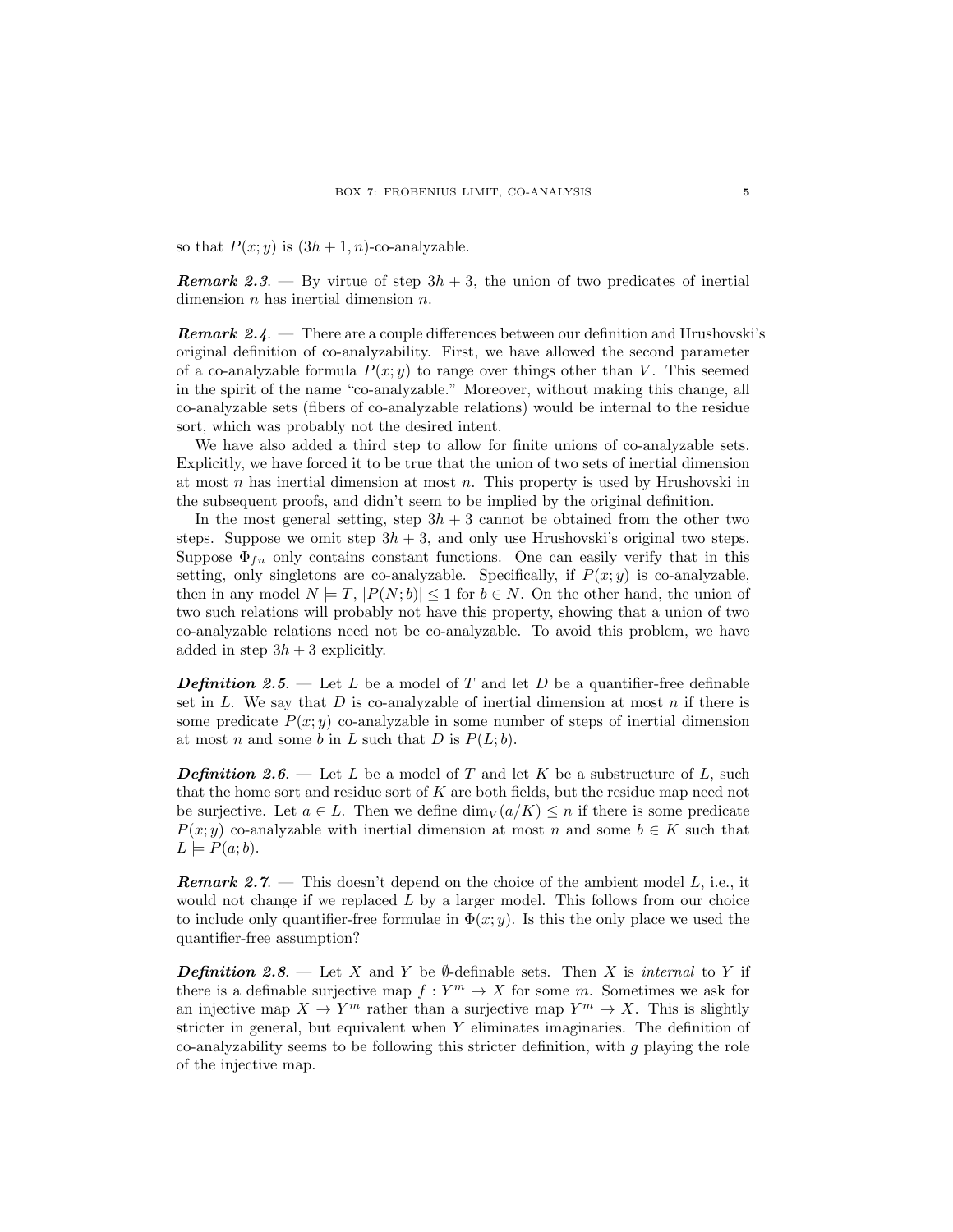Part of the point of the previous definition of internality is that even though X and Y are B-definable (adding constants, we may assume  $B = \emptyset$ ), any map f which "witnesses internality" might require additional parameters.

**Remark 2.9.** — Let us analyze the definition of co-analyzability in several simple instances. First, assume that  $P(x; y)$  is  $(1, n)$ -co-analyzable. By hypothesis,  $P(x; y) \Rightarrow Q(x; y, g(x, y))$ , where  $Q(x; y, u)$  is  $(0, n)$ -co-analyzable. The  $(0, n)$ -coanalyzability of  $Q(x; y, u)$  means that x is uniquely determined by y and u. Consequently,  $g(x, b)$  must be an injective map from each fiber  $P(x; b)$  into the residue sort. Further, we track the dimension of the fibers via R. In the case of  $(1, n)$ -coanalyzability,  $n_1$  as in the definition is 0, so  $n = n_2$ , the dimension of  $g(x, y)$  over y. So, we can see that the image of  $g(x, b)$  as x varies in the fiber above b is bounded by the inertial dimension n. Thus,  $(1, n)$ -co-analyzability corresponds to uniform internality to  $V$  with the injective map on the fiber above  $b$  requiring no parameters except for b.

Now suppose that  $P(x; y)$  is  $(2, n)$ -co-analyzable. Then by definition, there are finitely many  $Q_j \in \Phi(z; y)$  so that for each j,  $P(x; y) \wedge Q_j(z; y) \in \Phi(x; yz)$  is  $(1, n)$ co-analyzable. The z's here serve as the extra parameters needed to define the maps witnessing internality, making  $(2, n)$ -co-analyzability the same thing as internality (of the fibers). There is no requirement on  $Q_i$  besides that it is finite total dimension. So, in the notion of co-analysis, the inertial dimension is essentially measuring the sum of the dimensions of the fibrations we are taking; we don't care about the additional parameters, except to say that we can find them in some finite total dimension difference varieties.

Using the analysis in Section 1, one can show that scattered sets are co-analyzable. So all sets of finite total dimension are co-analyzable.

**Example 2.10.** — Consider the system of difference equations given by

$$
x^{\sigma} - x = t
$$

$$
ty^{\sigma} = xy
$$

Let  $P_3(x, y; -) \in \Phi(x, y; -)$  be the formula asserting x and y satisfy the above difference equations. One can show that  $P_3$  is  $(4, 2)$ -co-analyzable.

Let K be a model of T (i.e., an extension of M) and let c be an element from some model of T extending K. Let  $Rk(c/K)$  be a  $\mathbb{N}\cup\{\infty\}$ -valued function depending only on the quantifier-free  $\Phi$ -type of c over K. Specifically, in the case of  $\omega$ -increasing transformal valued fields, let  $Rk(c/K)$  be  $rk_{val}(K(c)/K)$ . In general, we will assume that  $Rk(c/K)$  depends only on  $K(c)$ , so that  $Rk(c_1/K) = Rk(c_2/K)$  whenever  $c_1$ and  $c_2$  generate the same  $\Phi_{fn}$  substructure over K. We will write  $K(c)$  for the  $\Phi_{fn}$ structure generated by c over K. We will write  $Rk(L/K)$  for  $Rk(c/K)$  if  $L = K(c)$ . By assumption, this is well-defined. In the case we care about,  $Rk(L/K)$  is  $rk_{val}(L/K)$ .

We remind the reader of our conventions regarding the residue sort: variables  $v$ and  $u$  always come from the residue sort. For the remainder of this section, we will assume that  $Rk$  has the next three properties; from these, we will prove that rank is a bound for inertial dimension.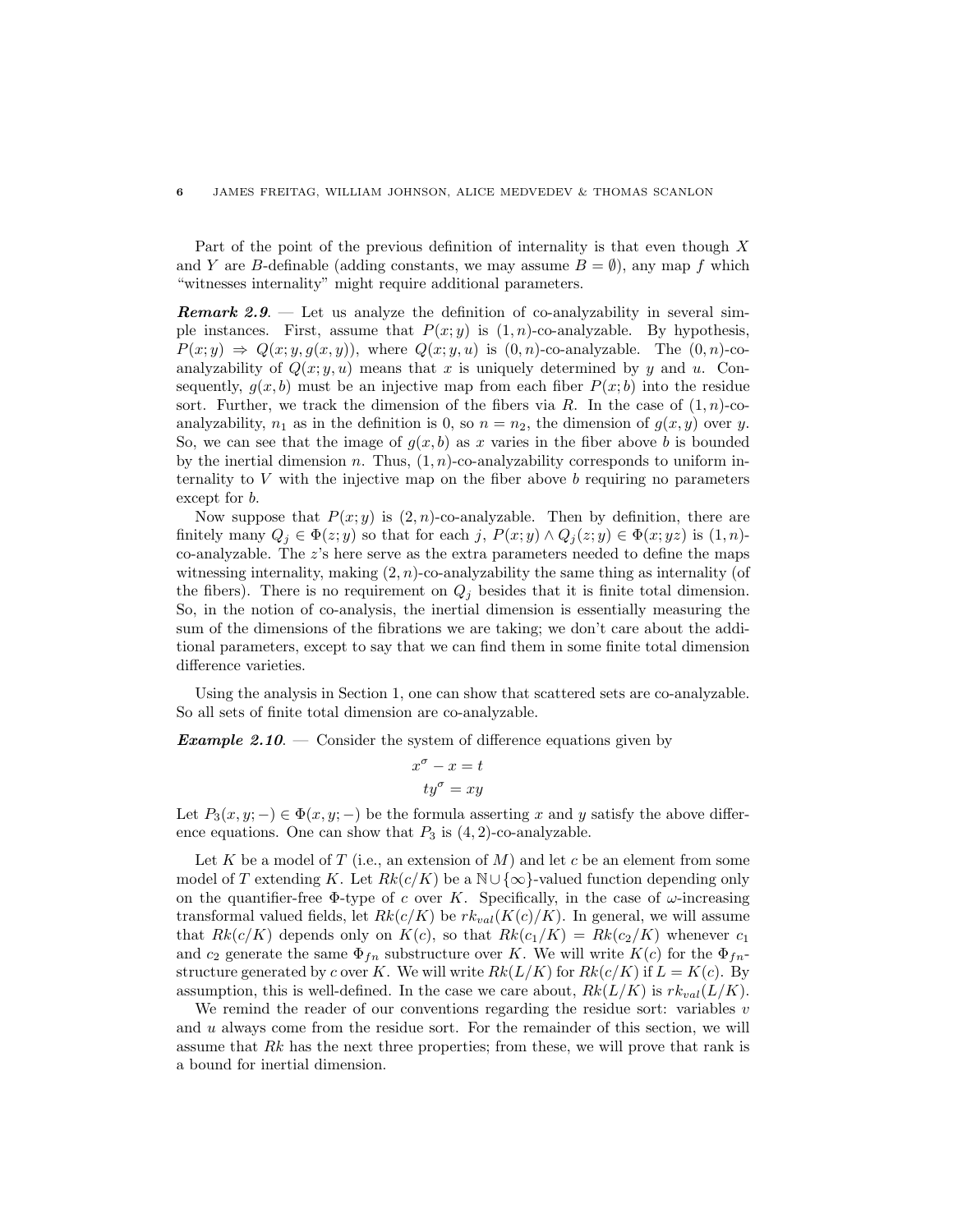The first is an initial bound on the dimension of tuples in the  $V$ -sort of an extension of  $\Phi_{fn}$ -structures of bounded rank:

**IB** : If  $Rk(L/K) \leq n$  and  $a \in V(L)$ , then for some  $\phi(v; y) \in \Phi(v; y)$  with  $d_V(\phi) \leq$ *n* and  $b \in K$ ,  $L \models \phi(a, b)$ .

**Remark 2.11.** — In the case of differential fields, take  $Rk(L/K)$  ot be the supremum of the transcendence degree of tuples  $\bar{a} \in C(L)$  over  $C(K)$ . Of course, this property holds almost by definition.

**Remark 2.12.** — In the case of transformal valued fields, this is saying that if  $rk_{val}(L/K) \leq n$ , then every element of  $res(L)$  has transcendence degree at most n over  $res(K)$ , which is clear from the definition.

**FD**: If  $K \le K' \le L$ , then  $Rk(L/K') + Rk(K'/K) = Rk(L/K)$ .

**Remark 2.13.** — In the differential case, this again holds essentially by definition.

**Remark 2.14.** — In the case of transformal valued fields, this is clear.

 $\mathbf{M}$ : If  $K \leq K' \leq N \models T$  and  $c \in N$ , then  $Rk(K'(c)/K') \leq Rk(K(c)/K)$ .

The three properties given here are sufficient to ensure that any such abstract rank function Rk which possesses them will serve as an upper bound for inertial dimension.

**Remark 2.15.** — In the differential case, this again holds essentially by definition. This might not be a particularly interesting case to consider if all of the properties follow so easily, but we will see.

In the case of transformal valued fields, this follows from the very technical result Proposition 6.35 of section 6.6... except only in the setting where all the fields have transformal dimension 0 over the base field  $M$ . This won't actually hold, meaning that we may need to make a slight adjustment to the setup. In particular, it may make more sense to work in the theory having a sort for each set defined over M of finite total dimension. This would be similar to the technique of studying compact complex manifolds model-theoretically by having one sort for each compact complex manifold.

As an extra complication, strictly speaking we can't apply Proposition 6.35 to get  **because the**  $K$  **and**  $L$  **appearing in the above three axioms are not actually** transformal valued fields (models of T), but instead models of  $T<sub>Y</sub>$ . We can more or less pretend<sup>(1)</sup> that  $T_\forall$  implies the two sorts are both fields, but  $T_\forall$  is missing the requirement that the residue map be surjective. We are currently looking into ways around this problem.

**Remark 2.16.** – From these three properties IB, FD, and M, we will draw conclusions about  $dim_V$  and Rk. Logically speaking, this happens on an abstract level, for any rank satisfying the properties of Rk.

<sup>1.</sup> This would hold if we had added the symbol  $\div$  to the language.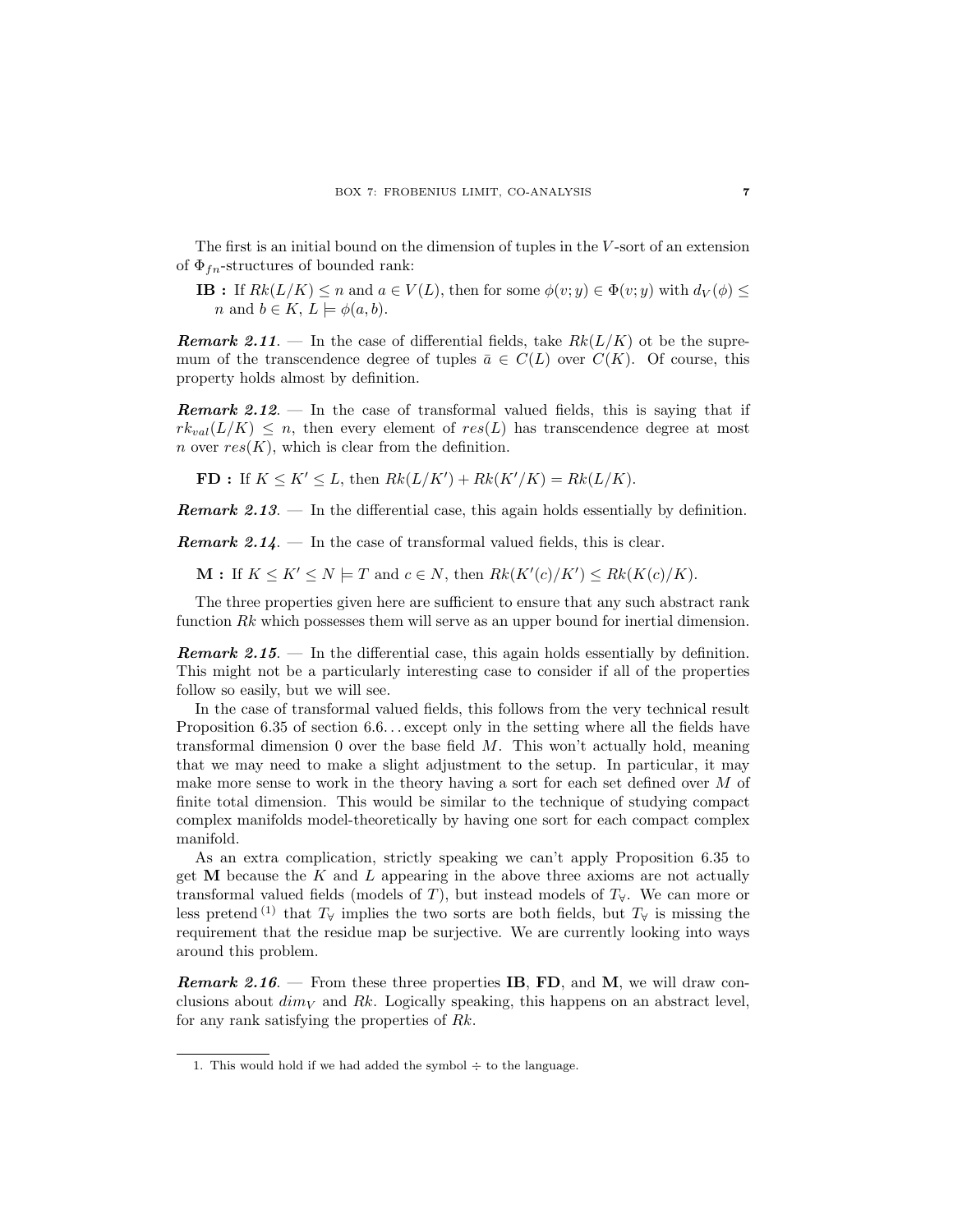**Lemma 2.17.** — Let  $K \leq L \models T_{\forall}$ . Assume  $Rk(L/K) \leq n$ . Let  $a \in L$  so that  $a/K$ is co-analyzable.<sup>(2)</sup> Then  $dim_V(a/K) \leq n$ .

*Proof.* — The assumption that  $a/K$  is co-analyzable means that  $\dim_V(a/K) < \infty$ , so that there is some co-analyzable predicate  $P(x; y) \in \Phi(x; y)$  and some  $b \in K$  such that  $L \models P(a;b)$ . The proof proceeds via induction on the number of steps in the co-analysis of  $P(x; y)$ .

Suppose that  $P(x; y)$  is co-analyzable in 0 steps. Then  $P(x; y)$  has inertial dimension zero, so  $\dim_V(a/K)$  is zero, hence certainly less than whatever n. So there is nothing to show in this case.

Suppose that  $P(x; y)$  is co-analyzable in  $3h+1$  steps. Then there is some  $Q(x; y, v)$ which is co-analyzable in 3h steps with  $g \in \Phi_{fn}(x, y; v)$  and  $d = g(a, b)$  so that  $L \models Q(a; b, d)$ . Now we are going to apply the induction hypothesis to  $a/K(d)$ ; note that  $d$  is in the V-sort. Forget about  $Q$ ; we only used it to find  $d$ .

By induction, we know that there is some  $Q_1 \in \Phi(x; y_1, v)$  and  $b_1 \in K$  so that  $\mathcal{M} \models$  $Q_1(a; b_1, d)$ , with  $dim_V(Q_1) \leq Rk(L/K(d))$ . Now, by **IB**, there is some  $R_1(v; y_2) \in$  $\Phi(v; y_2)$  so that  $d_V(R_1) \leq Rk(K(d)/K)$  and some  $b_2 \in K$  with  $R_1(d, b_2)$ .

Now, consider  $P_1(x; y, y_1, y_2) := Q_1(x; y_1, g(x, y)) \wedge R_1(g(x, y); y_2)$ . Note that we know  $L \models P(a; b, b_1, b_2)$  and this formula shows that

$$
dim_V(a/K) \leq dim_V(Q_1) + d_V(R_1) \leq Rk(L/K(d)) + Rk(K(d)/K).
$$

By FD, the right ride of the inequality is  $Rk(L/K)$ .

Now, consider the case that  $P(x; y)$  is co-analyzable in  $3h + 2$  steps. In this case, we know  $L \models P(a, b)$  with  $b \in K$  and  $T \models P(x, y) \Rightarrow \bigvee_{j=1}^{m} \exists z Q_j(z, y)$  and for each j,  $P(x; y) \wedge Q_i(z; y) \in \Phi(x; z, y)$  is co-analyzable in  $3h + 1$  steps. Set  $r := Rk(L/K)$ and let

 $\Phi_r := \{ \phi \in \Phi(x; y, y', z) \, | \, dim_V(\phi) \leq r \}.$ 

We remind the reader that  $b \in K$  was fixed above. Let

$$
\Phi'_r = \{\neg \phi(x;b,b',z) \, | \, \phi \in \Phi_r, \, b' \in K\}.
$$

**Claim.** — We will show that for any  $j = 1, \ldots, m$ ,

$$
T_\forall \cup tp_\Phi(a/K) \cup \Phi'_r \cup \{Q_j(z,b)\}
$$

is inconsistent.

*Proof.* — Suppose not. Then there is some  $N \models T_{\forall}$  with  $K \leq N$  such that there are

- (1)  $a_1 \in N$  with  $a_1 \models tp_{\Phi}(a/K)$
- (2)  $d \in N$  with  $N \models Q_i(d, b)$
- (3) for any  $\phi \in \Phi_r$ ,  $N \models \neg \phi(a, b, b', d)$ .

Let  $K' := K(d)$  be the  $\Phi_{fn}$  substructure generated by d over K; similarly, set  $L' := K(a', d) = K'(a')$ . By [M],  $Rk(L'/K') \leq r$ . By the fact that  $P(x; y) \wedge Q_j(z; y)$ 

<sup>2.</sup> This means that there is some predicate  $P(x; y)$  which is co-analyzable, and some  $b \in K$  such that  $L \models P(a, b)$ .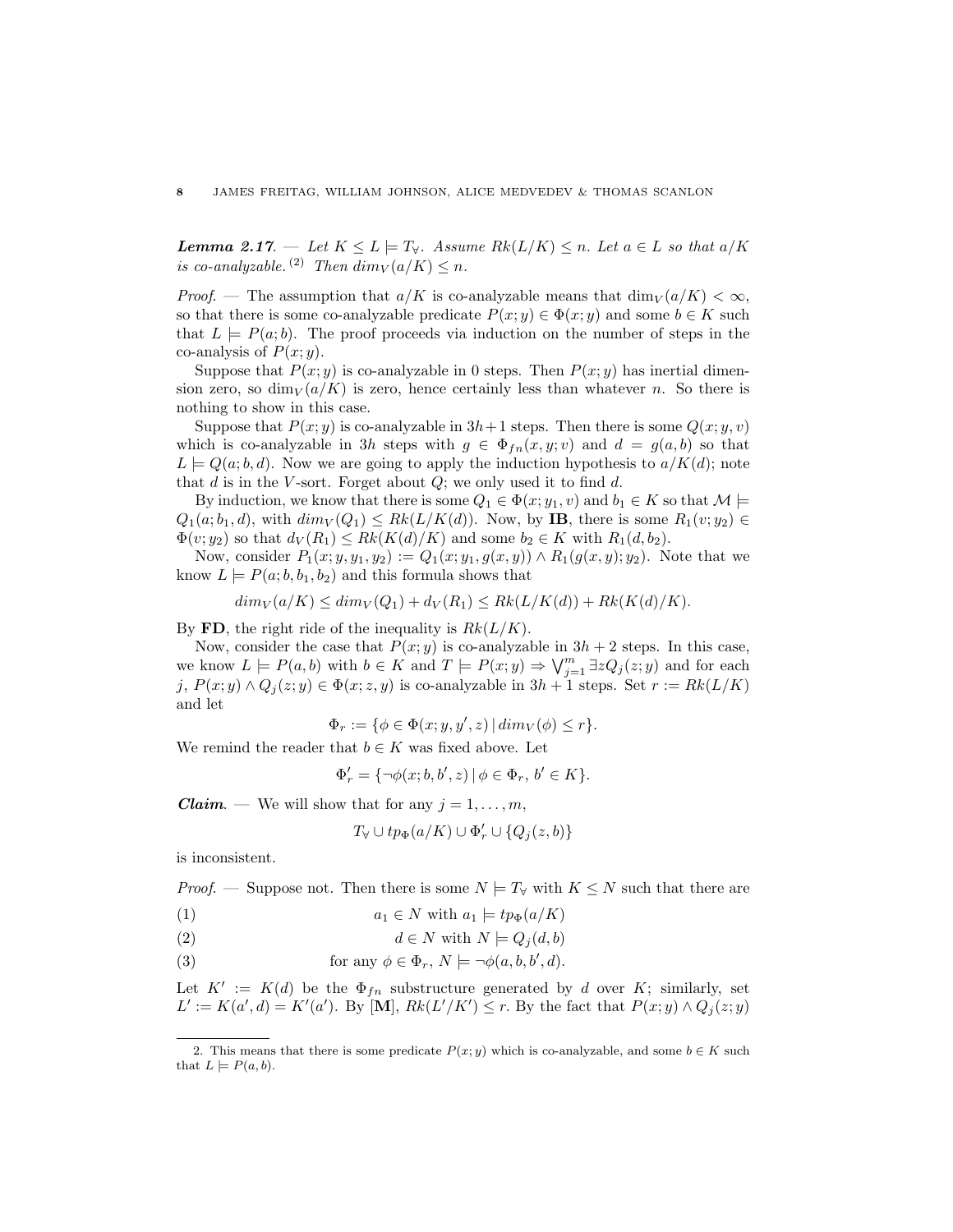is co-analyzable in  $3h + 1$  steps,  $a'/K'$  is co-analyzable in  $3h + 1$  steps. So, applying the induction hypothesis,  $dim_V(a'/K') \leq Rk(L'/K') \leq r$ . So, there is some  $\phi(x;b,b',d) \in tp_{\Phi}(a'/K')$  with  $dim_V(\phi) \leq r$ . Now, we can see that  $N \models \phi(a',b,b',d)$ .  $\Box$ This contradicts (3).

Now we know that for each  $j \in \{1, \ldots, m\}$ ,

$$
T_{\forall} \cup tp_{\Phi}(a/K) \cup \Phi'_{r} \cup \{Q_{j}(z,b)\}\
$$

is inconsistent.

By compactness, there is some  $P'_{j}(x; b, b') \in tp_{\Phi}(a/K)$  and some finite disjunction  $\bigvee_{j'} \phi_{jj'}(x; y, y', z)$  of elements of  $\Phi_r$  such that

$$
T_{\forall} \vdash P'_{j}(x; y, y') \land Q_{j}(z; y) \rightarrow \bigvee_{j'} \phi_{jj'}(x; y, y', z).
$$

A priori,  $P'_j(x; b, b')$  could depend on j, but replacing it with  $\bigwedge_j P'_j(x; b, b')$ , we may assume that it does not. Replacing it with  $P'(x; b, b') \cap P(x; b)$ , we may assume that  $P'(x; y, y') \rightarrow P(x; y).$ 

Because the  $\phi_{jj'}$  have inertial dimension at most r, so does their disjunction  $\bigvee_{j'} \phi_{jj'}(x; y, y', z)$ . Consequently,  $P'(x; y, y') \wedge Q_j(z; y)$ , as an element of  $\Phi(x; y, y', z)$ has inertial dimension at most  $r$ . Now, since

$$
T \vdash P'(x; y, y') \to P(x; y) \to \bigvee_j (\exists z) Q_j(z, y)
$$

it follows that  $P'(x; y, y')$  is co-analyzable in some  $3k+2$  steps with inertial dimension at most r. Since  $P(a;b,b')$  holds, it follows that  $\dim_V(a/K) \leq r$  as claimed.

Finally, consider the case where  $P(x; y)$  is co-analyzable in  $3h + 3$  steps. Then  $P(x; y)$  implies some finite disjunction  $\bigvee_i P_i(x; y)$ . Since  $P(a; b)$  holds,  $P_i(a; b)$  must hold for some *i*. Applying the inductive hypothesis to  $P_i(x; y)$ , we are done. Г

Again, we remind the reader that the assumption that  $Rk(-)$  satisfies the above three properties  $(IB, FD, M)$  is in effect.

**Proposition 2.18.** — Let  $P \in \Phi(x; y)$  be co-analyzable. Assume that if  $K \leq \mathcal{M}$  $T, a \in \mathcal{M}$ , and  $b \in K$  with  $P(a, b)$ . Then  $dim_V(P) \leq Rk(K(a)/K)$ .

*Proof.* — The result follows by compactness and the previous two lemmas. (We again use the fact that the inertial dimension of a finite union is the maximum of the inertial dimension of the things being unioned.)  $\Box$ 

Finally, when we specialize to the case of  $\omega$ -increasing transformal valued fields:

**Proposition 2.19.** — Let M be an algebraically closed  $\omega$ -increasing transformal valued field of transformal dimension one over an inversive difference field. Assume the value group of M is  $\mathbb{Q}_{\sigma}$ . Let  $\phi \in \Phi(x)$  be a quantifier-free formula in the language of transformal valued fields over M. Assume that  $\phi(x)$  is  $V_{res}$ -analyzable and that for any  $\omega$ -increasing transformal valued field extension  $L = M(c)$  with  $\phi(c)$ ,  $rk_{val}(L/M)$ . Then  $dim_V (phi(x)) \leq n$ .